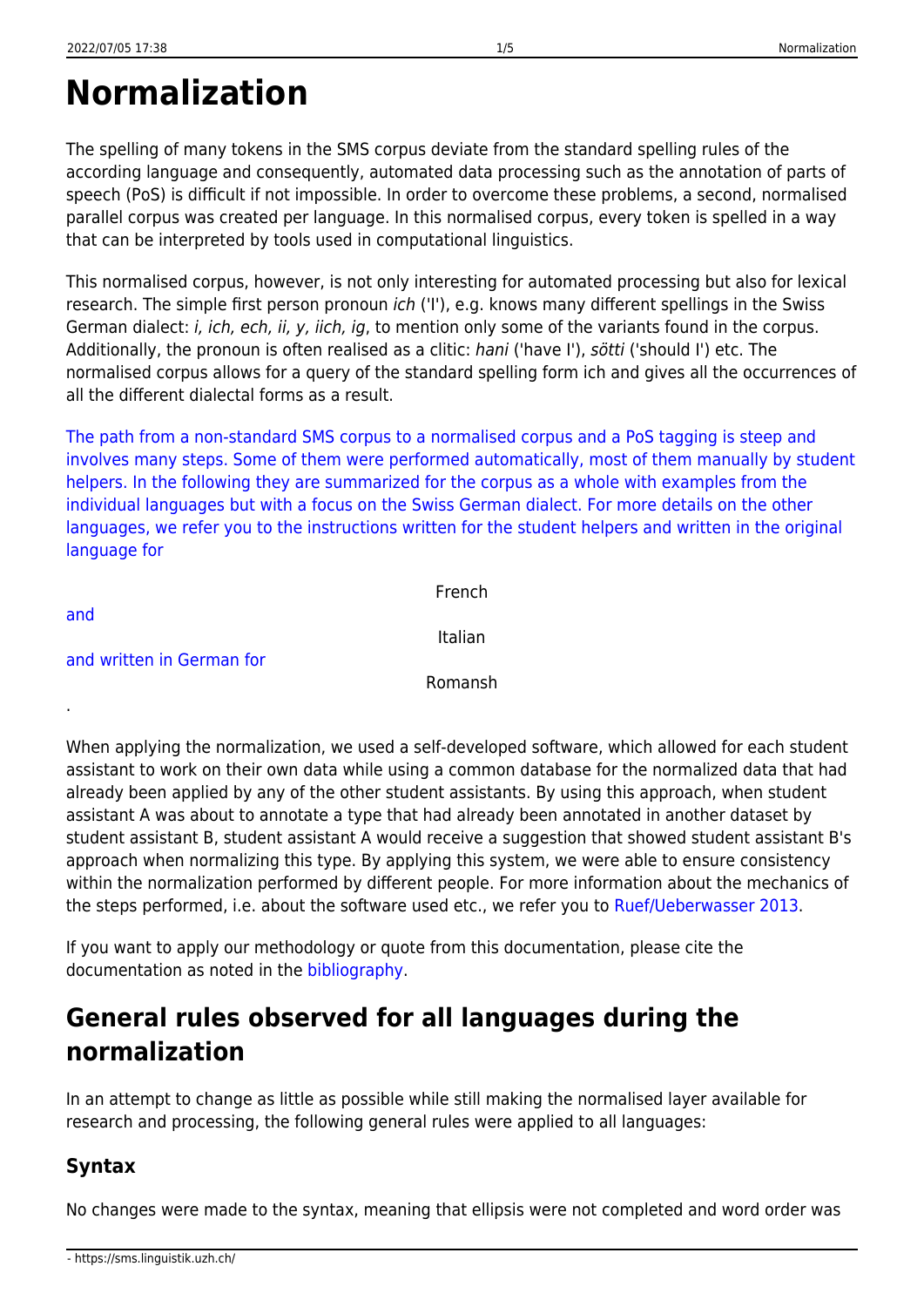not changed. The following example is perfectly grammatical Swiss German dialect ('have you told it to him?'), but in Standard German, the word order is different and the subject must be realised:

Swiss German dialect: Häsch ems gseit?

| Häsch | Ø  | еm |     | gseit  |
|-------|----|----|-----|--------|
| Hast  | du | es | ihm | gesagt |

Standard German: Hast du es ihm gesagt?

This example thus is normalised as Hast ihm es gesagt?

#### **Non lexical elements**

Elements that do not represent words (i.e. emoticons, punctuation) are taken into the normalized layer as they are, but they are annotated as

<emo>;-)</emo> <pun>!</pun> etc.

in a special layer. This annotation was performed automatically where ever possible and then corrected by the student assistants.

# **Elements that cannot be identified**

In SMS texts, you find lots of words that are not understandable, because they represent family-lects, they are interjections or tokens in unknown languages or abbreviations that cannot be identified (e.g. tkdn). These elements were left as they appeared, i.e. they were taken over into the normalised layer in their original form.

# **Foreign material**

If tokens come from a foreign language that can be expected as known (i.e. Western European language) the spelling was adjusted to the original spelling where possible. If this token appeared in an inflected form, the inflection was added to the corrected spelling.

kuul --> cool en kuuli idee --> eine coole Idee

#### **One to many or many to one**

As has been said above, some tokens from the SMS layer had to be pulled together to present only one token in the normalised layer (e.g. [pomme] [de] [terre] –> [pomme de terre]), while others had to be taken apart ([hani] –> [han] [i]). These steps were noted down by our student assistants and executed by the computational linguists.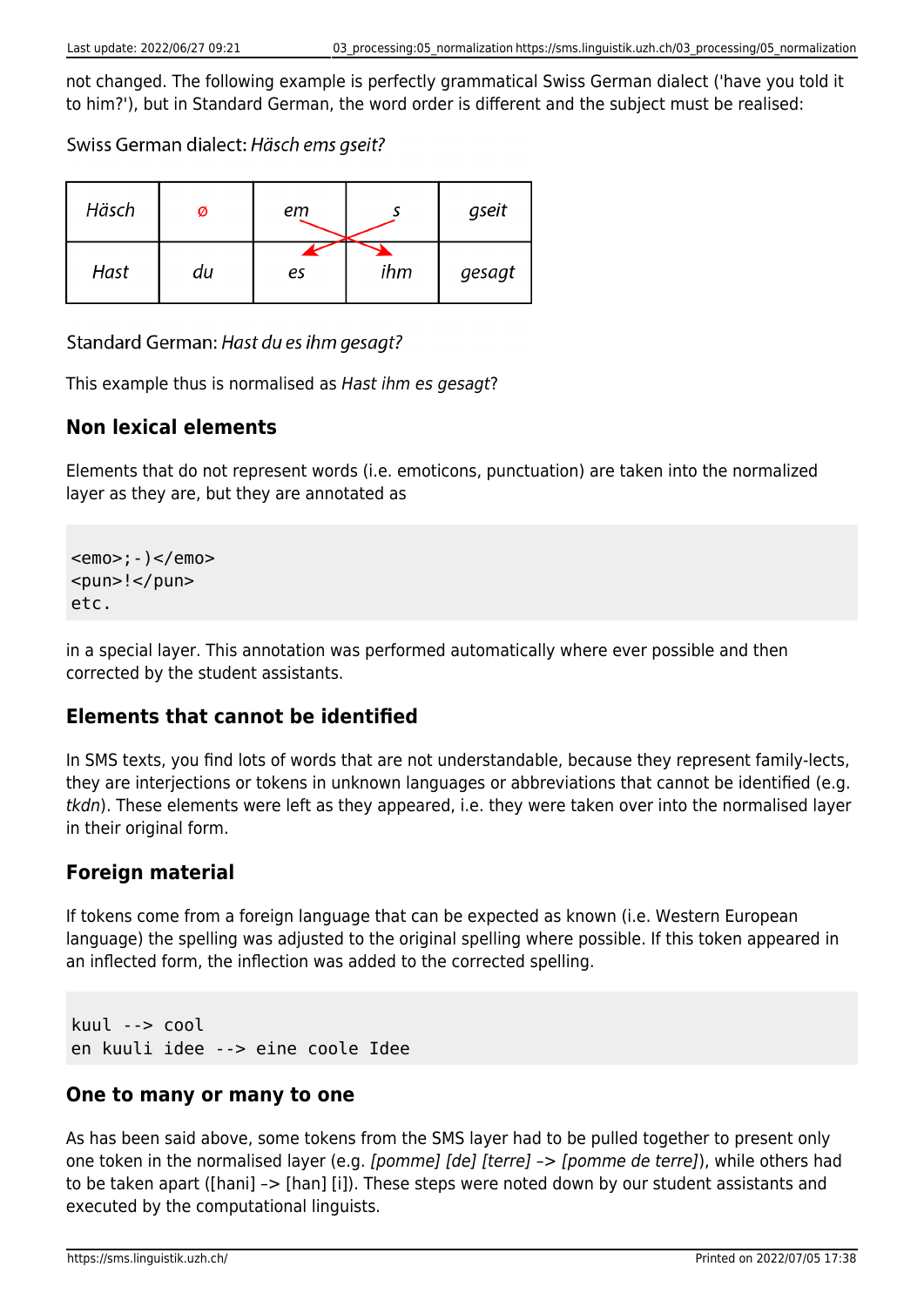We decided not to reconstruct or interpret language where it is not clearly recognizable. This goes especially for the case system in the Swiss German dialect and thus we use an according example here. In Standard German, at least in the masculine form, a nominative can be distinguished from an accusative based on the morphology (cf. den Mann vs der Mann in the following example). In the Swiss German dialect, on the other hand, this distinction is not visible (cf. dr Maa in both situations in the following example). Now, do the Swiss in fact use a nominative as an object or is this just an accusative that is homophone to the nominative? We don't know and - more importantly - we do not want to interpret. Accordingly, we decided to leave the noun and the article in the (standardized to der Mann) nominative in this situation.

| The man as an object, syntactic case is accusative   |     |      |     |      |      |      |
|------------------------------------------------------|-----|------|-----|------|------|------|
| <b>Standard</b>                                      | Ich | sehe | den | Mann |      |      |
| <b>Dialect</b>                                       |     | gseh | dr  | Maa  |      |      |
| <b>Dialect</b>                                       |     |      | Dr  | Maa  | gaat | wäa  |
| <b>Standard</b>                                      |     |      | Der | Mann | geht | weg  |
| The man as a subject, syntactic case is a nominative |     |      |     |      |      |      |
|                                                      |     | see  | the | man  | goes | away |

In a parallel approach, we do not reconstruct or interpret language in other situations or languages neither.

#### **Capitalisation**

In German, nouns are spelled with a starting upper case letter. Independent of the capitalization in the SMS layer, nouns are in upper case in the normalized layer in an attempt to support a PoS tagger in recognizing nouns.

# **Spelling**

Assuming that spelling is unorthodox in SMS all over, we decided to adjust spelling to what is found in a dictionary for a lemma on an according syntactical position. In German, e.g., there is an definite neutral article das and the conjunction dass (e.g. er sagte, dass er komme ('he said **that** he would come')). Irrespective of the spelling used in the SMS, we applied das for an article and dass for a conjunction. The same rule was applied for other homophonous words, too.

# **Abbreviations**

When abbreviations are used in SMS, three different situations can be distinguished:

- The abbreviation cannot be decoded, eg. *tkdn*. In this case, the abbreviation is taken over from the SMS layer into the normalized layer as is and it is marked as an abbreviation.
- The abbreviation can be decoded, e.g. cu for see you. In this case, the abbreviation is decomposed in the normalized layer, e.g cu becomes see you. This type of abbreviation is kept in the language, in which it is abbreviated, ie. see you is used in English even in otherwise German or French SMS.
- Abbreviations that stand for a brand or other type of name (e.g. IBM) were kept as they are.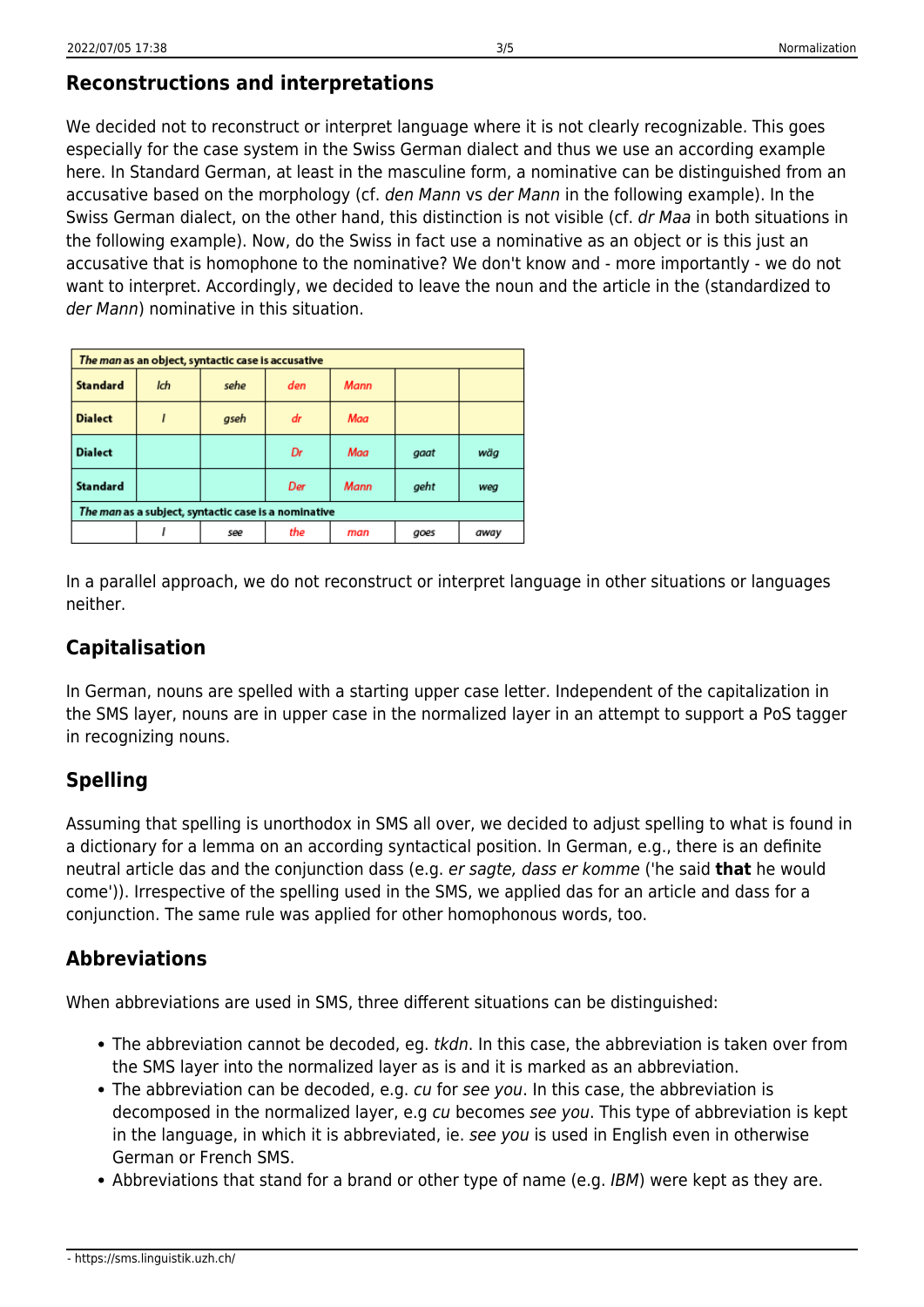#### **Digits**

Digits were not modified, i.e. 3 remained 3 and three remained three. There is, however, one exception to this rule. Where digits were combined with letters, they were written out in the normalization, thus, 4tel became Viertel ('quarter').

# **Special rules for Swiss German dialect**

# **Helvetisms**

Helvetisms, i.e. lemmas that belong to Standard German in Switzerland according to the [Variantenwörterbuch](https://www.degruyter.com/document/doi/10.1515/9783110905816/html) were taken over into the normalized layer in their standardized spelling, even though they might not be understandable to a reader from Northern Germany.

#### **No equivalent in standard German**

Some words in Swiss German dialect do not have equivalents in Standard German, e.g luege ('to look') or gumpe ('to jump'). Where ever possible, we used lemmas with a similar sound to replace these expressions in the normalized level, provided the semantics are somehow similar. Following this idea, luege was transcribed as lugen (according to the Duden: "rural for to pry "). Where this type of approach was not possible, we normalized to the Standard lemma that is closest in its meaning, e.g. gumpe became springen.

A special situation in this context is a verbal particle that can be realized as go, ga, goge and similar forms. This particle is syntactically compulsory in the dialect but has no equivalent in Standard German and is semantically empty. We decided to normalize this particle to go and to take it over into the normalized layer in this form.

#### **Prepositions**

Quite regularly, the Swiss German dialect does not use the same prepositions as Standard German. In this case, we used the same preposition in the normalized layer as in the SMS layer (albeit adjusted in spelling where needed). E.g. i gane uf Bärn ('I go to Bern'), which should be ich gehe nach Bern in Standard German became ich gehe auf Bern.

# **Diminutives**

In Standard German a diminutive is normally realized as -chen, while the dialect only know a diminutive in -li. For some lemmas and in some (older) variants of German, a -lein diminutive exist(ed). Accordingly, we decided to apply this -*lein* form whenever a diminutive was used in the SMS. E.g. s'chindli ('the little child') became das Kindlein even though it sounds slightly archaic.

# **Imperatives**

In Standard German, the verb of an imperative can take a short or a long form: schlaf gut vs. schlafe gut. For the dialect, this is not the case, there is only a short form. Accordingly, the normalization always uses the short normalized form.

# **Special rules for other languages**

[You find more information for languages other than German in the documentations written in the](https://sms.linguistik.uzh.ch/_media/03_processing/normalization_fra.pdf)